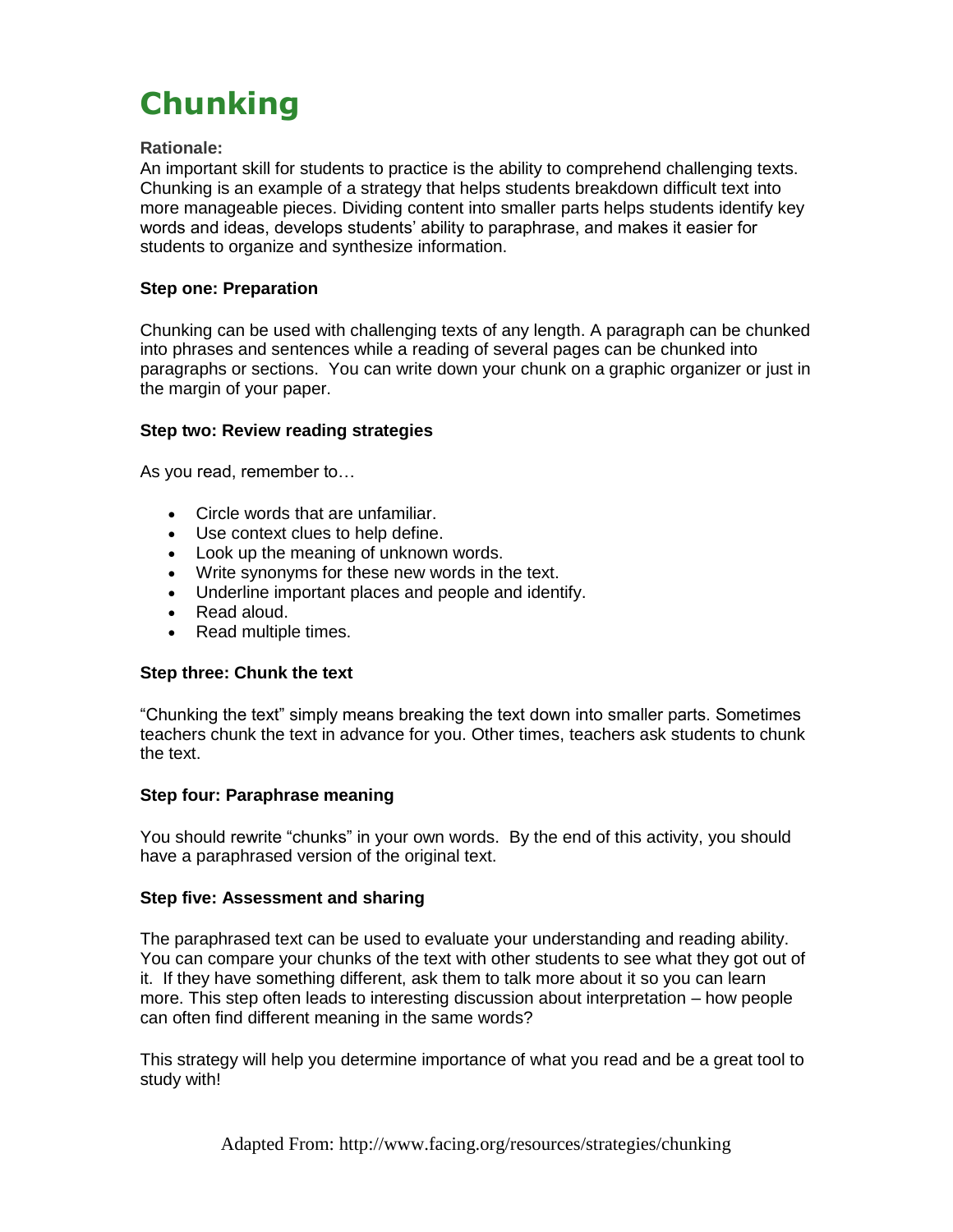# Chunking

| <b>Key Words from</b><br><b>Text</b> | <b>Theme</b> | Paraphrase (in your<br>own words) |
|--------------------------------------|--------------|-----------------------------------|
|                                      |              |                                   |
|                                      |              |                                   |
|                                      |              |                                   |
|                                      |              |                                   |
|                                      |              |                                   |
|                                      |              |                                   |
|                                      |              |                                   |
|                                      |              |                                   |
|                                      |              |                                   |
|                                      |              |                                   |